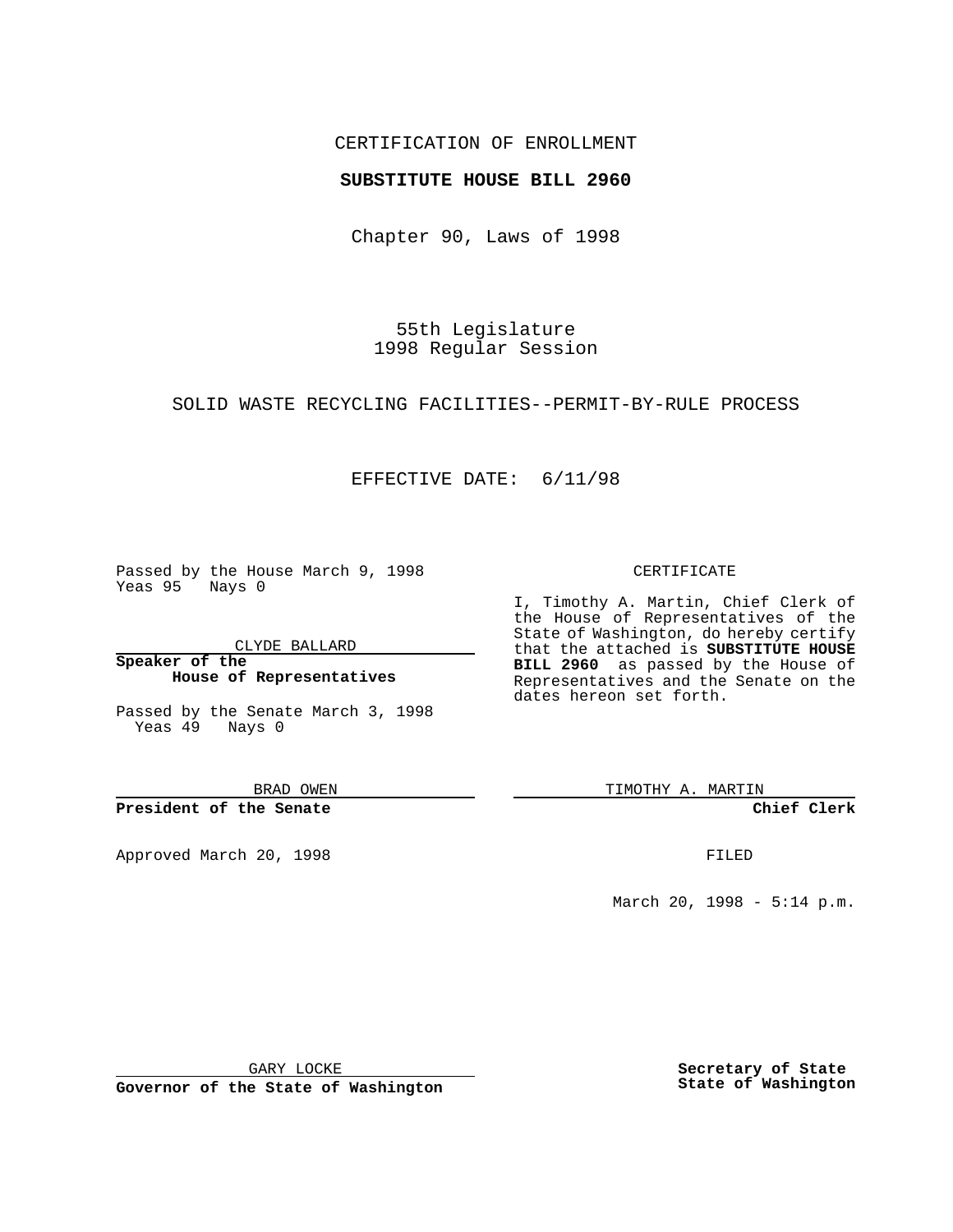# **SUBSTITUTE HOUSE BILL 2960** \_\_\_\_\_\_\_\_\_\_\_\_\_\_\_\_\_\_\_\_\_\_\_\_\_\_\_\_\_\_\_\_\_\_\_\_\_\_\_\_\_\_\_\_\_\_\_

\_\_\_\_\_\_\_\_\_\_\_\_\_\_\_\_\_\_\_\_\_\_\_\_\_\_\_\_\_\_\_\_\_\_\_\_\_\_\_\_\_\_\_\_\_\_\_

#### AS AMENDED BY THE SENATE

Passed Legislature - 1998 Regular Session

**State of Washington 55th Legislature 1998 Regular Session By** House Committee on Agriculture & Ecology (originally sponsored by Representatives Chandler, Mastin and Linville)

Read first time 02/05/98. Referred to Committee on .

1 AN ACT Relating to a permit-by-rule process for solid waste 2 recycling facilities; amending RCW 70.95.020 and 70.95.210; and 3 creating a new section.

4 BE IT ENACTED BY THE LEGISLATURE OF THE STATE OF WASHINGTON:

5 **Sec. 1.** RCW 70.95.020 and 1985 c 345 s 2 are each amended to read 6 as follows:

 The purpose of this chapter is to establish a comprehensive state- wide program for solid waste handling, and solid waste recovery and/or recycling which will prevent land, air, and water pollution and conserve the natural, economic, and energy resources of this state. To this end it is the purpose of this chapter:

12 (1) To assign primary responsibility for adequate solid waste 13 handling to local government, reserving to the state, however, those 14 functions necessary to assure effective programs throughout the state; 15 (2) To provide for adequate planning for solid waste handling by 16 local government;

17 (3) To provide for the adoption and enforcement of basic minimum 18 performance standards for solid waste handling;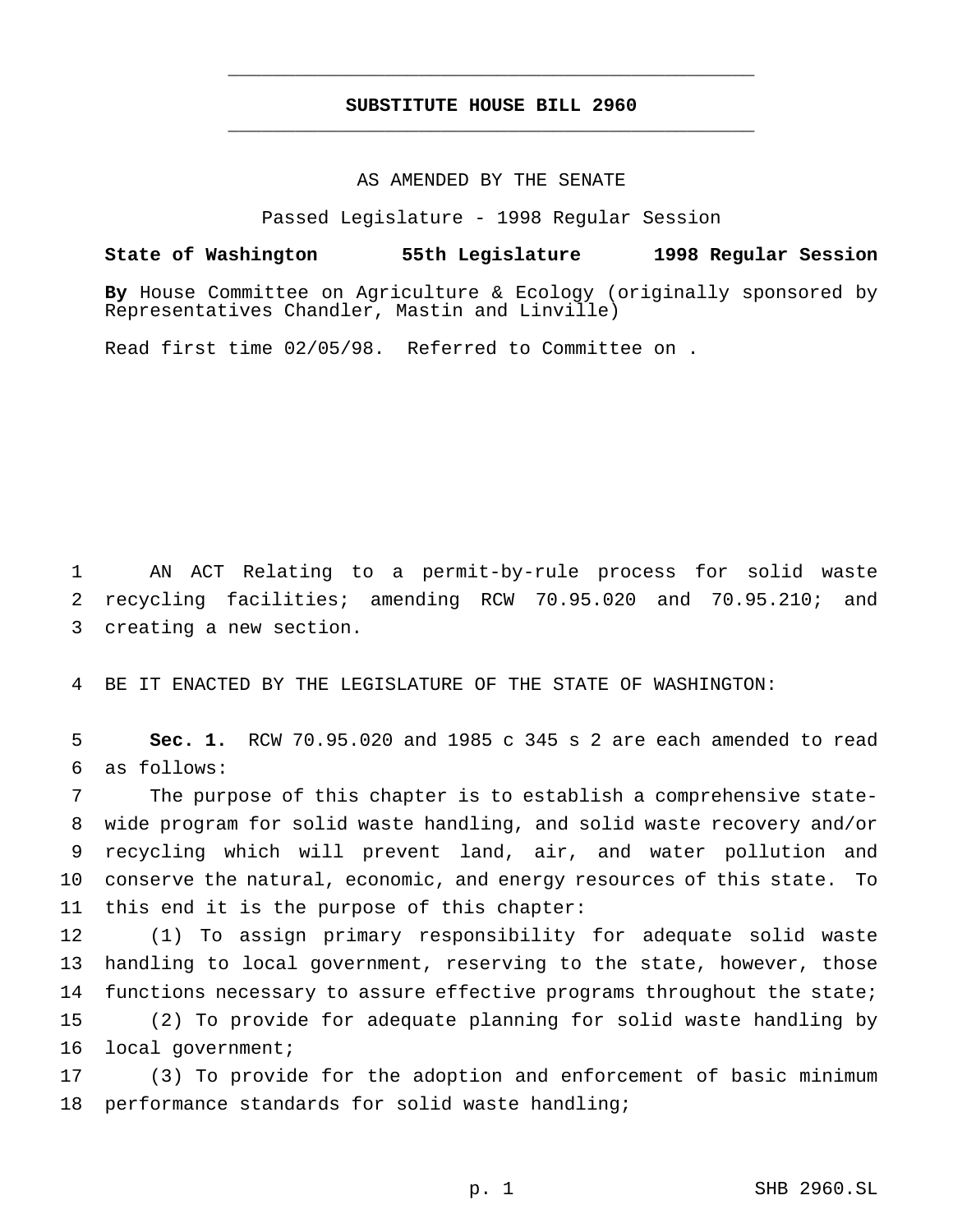(4) To encourage the development and operation of waste recycling facilities needed to accomplish the management priority of waste 3 recycling, and to promote consistency in the requirements for such facilities throughout the state;

 (5) To provide technical and financial assistance to local governments in the planning, development, and conduct of solid waste handling programs;

8  $((+5))$  (6) To encourage storage, proper disposal, and recycling of discarded vehicle tires and to stimulate private recycling programs throughout the state.

 It is the intent of the legislature that local governments be encouraged to use the expertise of private industry and to contract with private industry to the fullest extent possible to carry out solid waste recovery and/or recycling programs.

 NEW SECTION. **Sec. 2.** The department of ecology, in conjunction with the state solid waste advisory committee, shall continue to refine their recommendations produced pursuant to the comprehensive review of the state's solid waste system required under section 6, chapter 213, Laws of 1997. The department shall submit a report containing the refined recommendations to the appropriate legislative committees by December 1, 1998. In refining these recommendations, the department shall address:

 (1) The applicability of a permit-by-rule process for solid waste recycling facilities;

 (2) Consistency of permitting for regional, multijurisdictional recycling facilities;

 (3) The application of best available control technology on a consistent basis, so that similar recycling facilities are subject to 29 the same requirements; and

 (4) Methods of integrating facility standards with the recommendations from the study.

 **Sec. 3.** RCW 70.95.210 and 1987 c 109 s 21 are each amended to read as follows:

 Whenever the jurisdictional health department denies a permit or suspends a permit for a solid waste disposal site, it shall, upon request of the applicant or holder of the permit, grant a hearing on such denial or suspension within thirty days after the request therefor